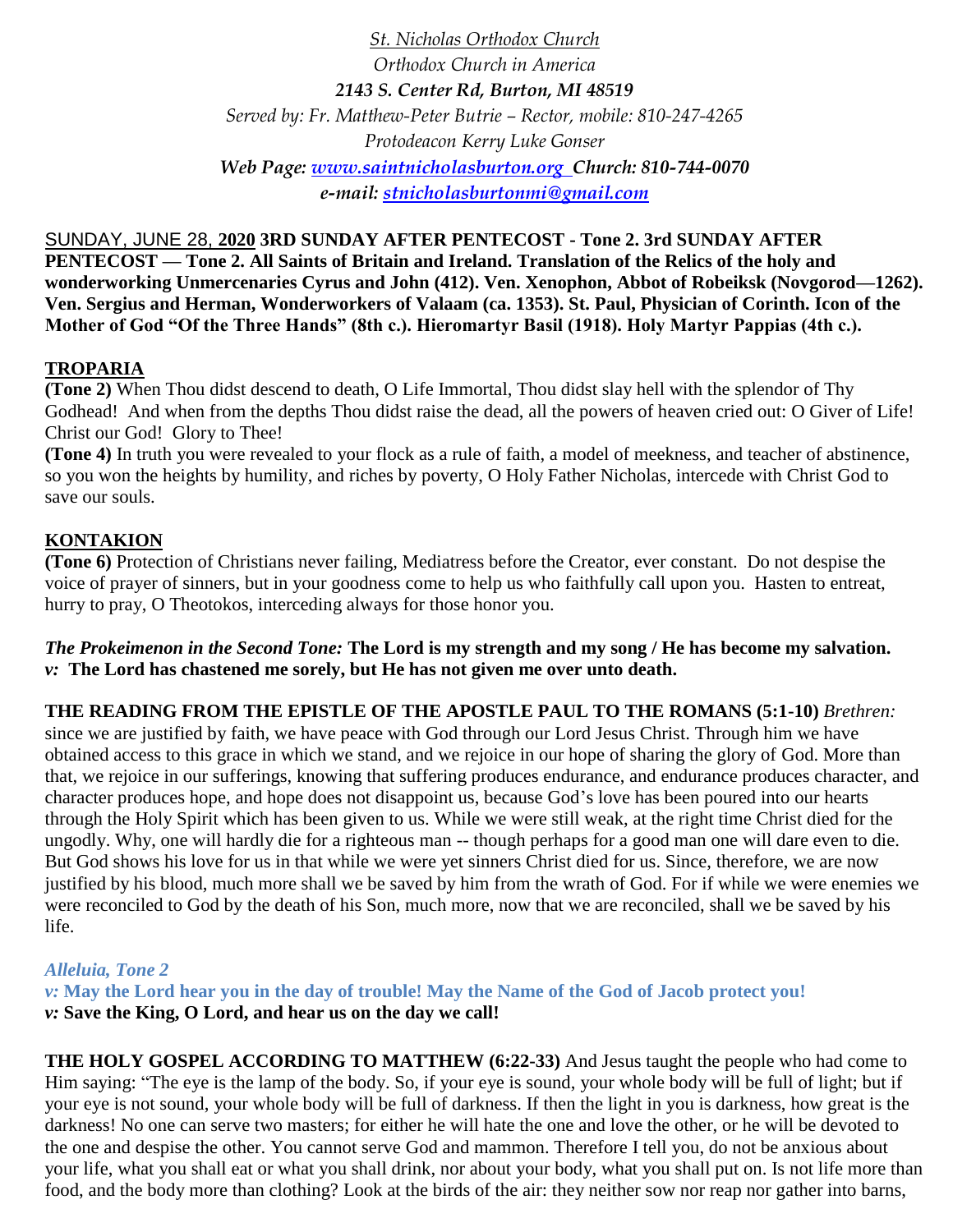and yet your heavenly Father feeds them. Are you not of more value than they? And which of you by being anxious can add one cubit to his span of life? And why are you anxious about clothing? Consider the lilies of the field, how they grow; they neither toil nor spin; yet I tell you, even Solomon in all his glory was not arrayed like one of these. But if God so clothes the grass of the field, which today is alive and tomorrow is thrown into the oven, will he not much more clothe you, O men of little faith? Therefore do not be anxious, saying, 'What shall we eat?' or 'What shall we drink?' or 'What shall we wear?' For the Gentiles seek all these things; and your heavenly Father knows that you need them all. But seek first his kingdom and his righteousness, and all these things shall be yours as well."

# **COMMUNION HYMN** Praise the Lord from the heavens, praise Him in the highest! Alleluia, Alleluia, Alleluia!

## *Above all pray without ceasing and thank God for everything that happens to you.*

### **(Rule of Anthony the Great)**

Anthony the Great is a realist. His rules or canons aren't some formula he's found and thrown to us. Each of them has something unique concerning the life of the monk and, if one is broken, everything comes crashing down. He says we have to pray without ceasing but at the same time thank God for everything that happens to us. He uses a coordinating conjunction because these two things can't be separated, they go together. We thank God for pleasant things, but even more for something else: in life, matters don't always turn out as we would want them to. We pray, for instance, and it seems that God doesn't listen. We ask for our health, and our illness worsens. We ask God to grant us certain things and He gives us nothing. Everything's back to front.

People who don't learn to thank God for everything, especially for adversity, will never advance even an inch beyond where they were when their mothers bore them. They'll make no progress. And, of course, when their mothers bore them, such people were innocent babes, they had a natural sanctity, whereas we have cruelty, and knowledge that makes us guilty. So we have to learn to thank God. When we have bad thoughts, when our brother says something and we feel hatred within us, we must, at that very time, thank God and smile at our brother. Unless we do so, it's impossible to advance a step, because everything will seem perverse to us. And then, in particular, others and our circumstances will cause us to have bad thoughts, temptations, passions and contrariness.

Ceaseless prayer and gratitude to God for all that happens to us are the necessary conditions for a natural life. If people don't thank God for everything, they can't even pray, nor live in the monastic state. People have to be grateful for whatever happens to them in the monastery, whether that comes from their inner world or from the brotherhood, from enemies or from demons. For instance, a monk has bad thoughts which torment him. He shouldn't be worried, but should rejoice and thank God. He should say to the demon: "Get behind me, Satan" and send him on his way, or, if he refuses to leave, the monk should be able to say: "The bed's big enough for the two of us. Sleep with me. Just turn over onto the other side so that I don't have to put up with your foul breath". The demon will then leave like lightning.

Unceasing prayer and gratitude for everything are directly connected to our personal rule. In other words, anyone can perform his rule when he learns to pray ceaselessly. And anyone who performs his rule can have unceasing prayer. If he wants to separate his rule from unceasing prayer, both will come tumbling down. This is basic and we must remember it. Miss your rule for two days and you'll see that you'll forget to say "Glory to you, our God" even once a day. That's a law.

### *Archimandrite Aimilianos of Simonopetra*

*Νηπτική ζωή και Ασκητικοί κανόνες (Neptical life and ascetic rules), Indiktos Eds, Athens 2011, pp. 5-6.* **The holy Gospel according to Mark 16: 9-20 (3rd Matins Gospel)**

Now when Jesus rose early on the first day of the week, He appeared first to Mary Magdalene, out of whom He had cast seven demons. She went and told those who had been with Him, as they mourned and wept. And when they heard that He was alive and had been seen by her, they did not believe. After that, He appeared in another form to two of them as they walked and went into the country. And they went and told it to the rest, but they did not believe them either. Later He appeared to the eleven as they sat at the table; and He rebuked their unbelief and hardness of heart, because they did not believe those who had seen Him after He had risen. And He said to them, "Go into all the world and preach the gospel to every creature. He who believes and is baptized will be saved; but he who does not believe will be condemned. And these signs will follow those who believe: In My name they will cast out demons; they will speak with new tongues; they will take up serpents; and if they drink anything deadly, it will by no means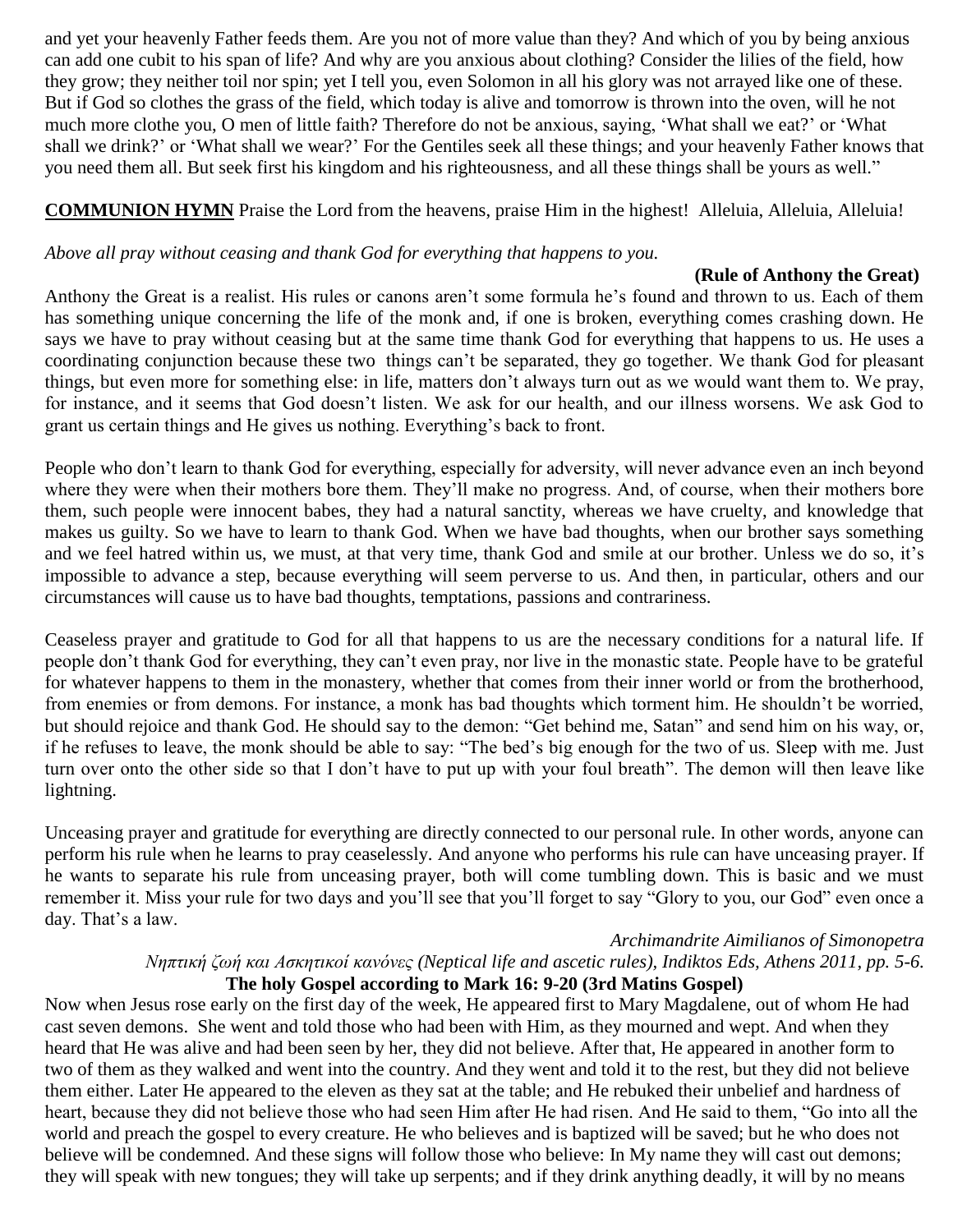hurt them; they will lay hands on the sick, and they will recover. So then, after the Lord had spoken to them, He was received up into heaven, and sat down at the right hand of God. And they went out and preached everywhere, the Lord working with them and confirming the word through the accompanying signs. Amen.

### June 28, 2020

# ઓફ્રેન્ડ ઓફ્રેન્ડ ઓફ્રેન્ડ એફ્રેન્ડ ઓફ્રેન્ડ ઓફ્રેન્ડ ઓફ્રેન્ડ ઓફ્રેન્ડ ઓફ્રિન્ડ ઓફ્રિન્ડ ઓફ્રિન્ડ ઓફ્રિન્ડ ઓફ

#### **CANDLE INTENTIONS FOR THE HEALTH AND BLESSINGS OF**

Bosa & her family Bosa Kantar Fr. Tom, Fr. Don, Fr. Paul, Fr. Anthony, Fr. Robert, Aaron, Milica, Calvin, Larry, Helen, Angelo, Joan, Peggy, Bob, Angelo, Christine, Dorothy, Anna, Irene, Allen, Deborah, Luba, Kosta, Stojan, Mira, Bosa, Christopher, Allison, Jeanette, Katheryn, Joseph, Ted, Marlene, Gladys, all the parishioners of St. Nicholas, my family & friends. Joe Tome Special Intention Joe Tome

### **ETERNAL LIGHT IN THE ALTAR**

Nicholas and Margaret Butrie – 6 month memorial their family

ခရွိက ခရွိက ခရွိက ခရွိက အိုင်း အိုင်း ခရွိက ခရွိက ခရွိက ခရွိက ခရွိက ခရွိက ခရွိက ခရွိက ခရွိက ခရွိက

**It is a joy to have with us on Sunday our father and Archbishop Alexander who is serving the Divine Liturgy. He will also be at the Pan-Orthodox Liturgy at St. George for Ss Peter and Paul.**

**Welcome to everyone joining us via our YouTube channel:** *[St Nicholas Orthodox Church Burton.](https://www.youtube.com/channel/UC59tV-Re443z-GCoETAUvfA)* 

**APOSTLES' FAST** ends on the feast of the chief apostles, Peter & Paul, tomorrow June 29. The feast will be celebrated with a Pan-Orthodox Divine Liturgy at St. George Church. In person attendance is limited to the clergy, chanters and videographers. You may join the Pan-Orthodox Liturgy on St. George Orthodox Church, Flint livestream on YouTube.

**PANORTHODOX SOFTBALL GAME** Sunday, July 19 at St. Pius Catholic School. The game starts at 3 pm. Food & drinks will be provided by Assumption Church. Please sign up by calling the office at 810-744-0070 or emailing [stnicholasburtonmi@gmail.com](mailto:stnicholasburtonmi@gmail.com)

Any questions? please e-mail Fr. Gabriel at [frgabrielsmm@gmail.com](mailto:frgabrielsmm@gmail.com)

**CANDLE INTENTION REQUESTS** can be emailed to the office at [stnicholasburtonmi@gmail.com](mailto:stnicholasburtonmi@gmail.com) or called in.

## **KEEPING IN TOUCH WITH THOSE IN NURSING HOMES AND ASSISTED LIVING FACILITIES**

**To aid in your outreach, here is a listing of their addresses:**

| <b>Helen Ashmun</b>   | 4436 Beecher Rd.                                         | <b>Flint, MI 48532</b>       |
|-----------------------|----------------------------------------------------------|------------------------------|
| <b>Larry Bladecki</b> | 3254 E. Midland Rd.                                      | <b>Bay City, MI 48706</b>    |
| <b>Anna Branoff</b>   | Grand Blanc Fields 12628 Pagels Dr Grand Blanc, MI 48439 |                              |
| <b>Gladys Edwards</b> | 2 Harbor Dr.                                             | <b>St. Clair, MO 63077</b>   |
| <b>Paul Ellis</b>     | 2360 Stonebridge Dr.                                     | <b>Flint, MI 48532</b>       |
| Vasilka Karatza       | <b>Regency 1330 Grand Pointe Ct</b>                      | <b>Grand Blanc, MI 48439</b> |
| <b>Eleni Servinis</b> | <b>Regency 1330 Grand Pointe Ct</b>                      | <b>Grand Blanc, MI 48439</b> |
| <b>Jo Sredich</b>     | Magnolia House 4134 N. State Rd.                         | Davison, MI 48423            |

**OFFICE OPEN** Monday, Wednesday & Friday 9am -3 pm.

**ROTATING SCHEDULE The groupings are based on alphabetical order from households that wish to return presently. You will receive a phone call and e-mail from the parish office notifying you the Sunday Liturgy you are scheduled to attend.**